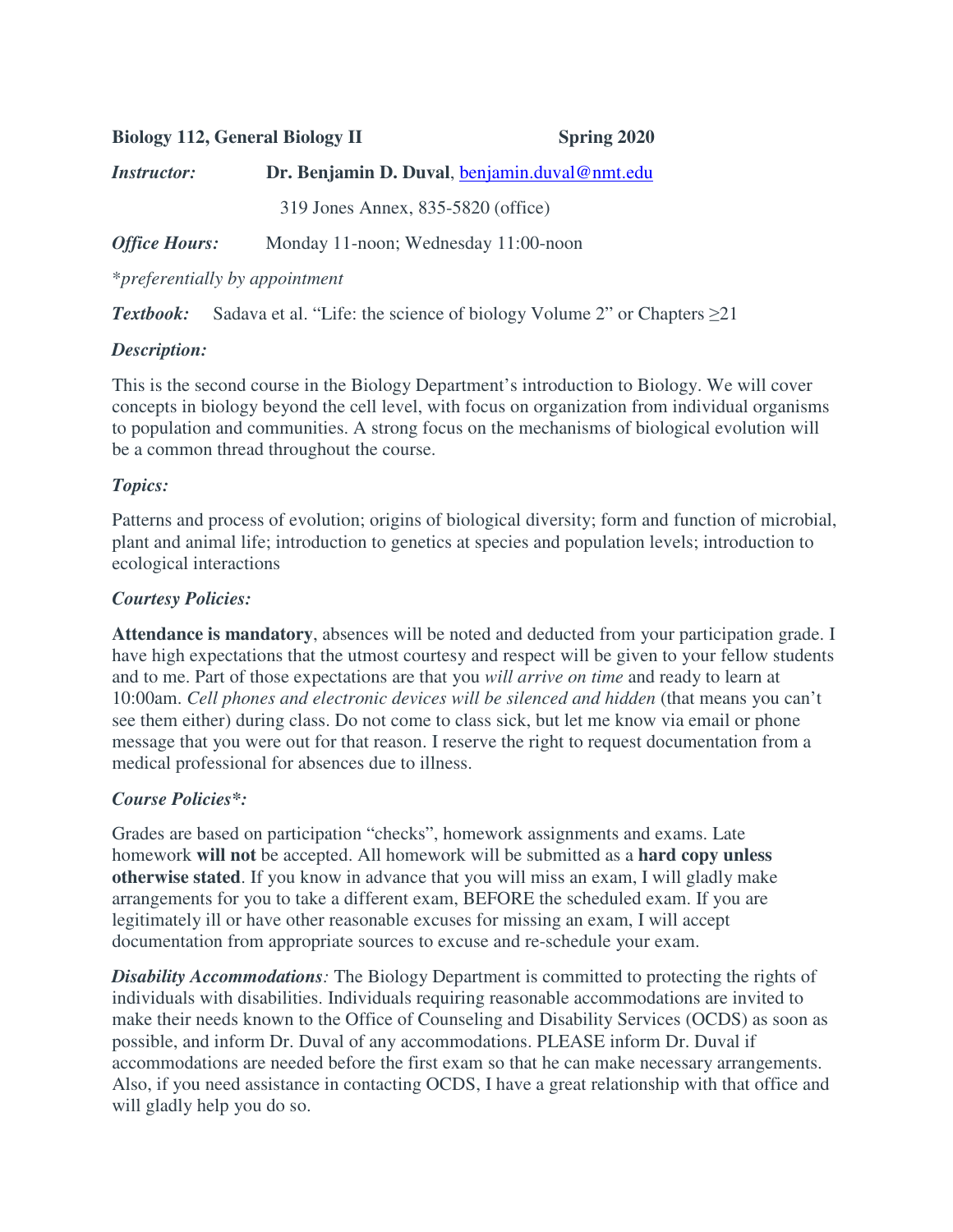*Your Plan for Success:* Checking in with your professors in all of your classes from time to time will help you track your progress and demonstrate that you are serious about doing well.

Your *mental and physical health* is important for your success at New Mexico Tech. The University offers mental health and substance abuse counseling through the Office of Counseling and Disability Services, but you are also welcome to find a person you trust in the Biology Department if you just need to voice some concerns about this class, a different class, or life in general. Official services through NM Tech are confidential. You have every right as a student to take *complaints* to the University administration. But, please come talk to me first!

**\***I anticipate that at least some minor details will necessarily change. I reserve the right to do so, but guarantee I will give as much notice as possible.

# **Academic Honesty**

You are responsible for adhering to New Mexico Tech's Academic Honesty Policy, found starting on page 59 of the NMT catalog:

http://www.nmt.edu/images/stories/registrar/pdfs/2013- 2014\_UNDERGRADUATE\_Catalog\_FINAL.pdf (Links to an external site.)

Any behavior/actions suggestive of cheating or academic dishonesty may lead to failure of the course.

### **Quantitative Assessment (750 total points)**

### *Exams* **450 (3 exams 150 pts each)**

You will be tested on material through the last lecture prior to the exam. Questions will come from the assigned reading, lecture, homework, and class discussions. Exam 1 will be all "new" material but Exams 2 and 3 will have  $\sim$ 10% of the material as cumulative (from previous sections of the course). There is not a "final" exam, rather a 3rd exam that will draw on more cumulative material that you will take the last week of classes (this will still be a 1-hour exam). We will have student-generated study guides to supplement your notes that will be available on Canvas.

#### *Homework* **100 (5 HW, 20 pts each)**

Homework is to engage you with the lecture material in ways that are difficult to do with a large class during our lecture time. Homework will be one of the following: questions from the reading, brief writing assignments, notecard assignments or challenges to you related to primary literature searching. Several in-class group assignments will be counted as homework.

# *Participation* **200 (2, 50 pt assessments; 1 final 100 pt assessment)**

# *Grading Scale*

- A 93 and above
- A- 90-92
- B+ 87-89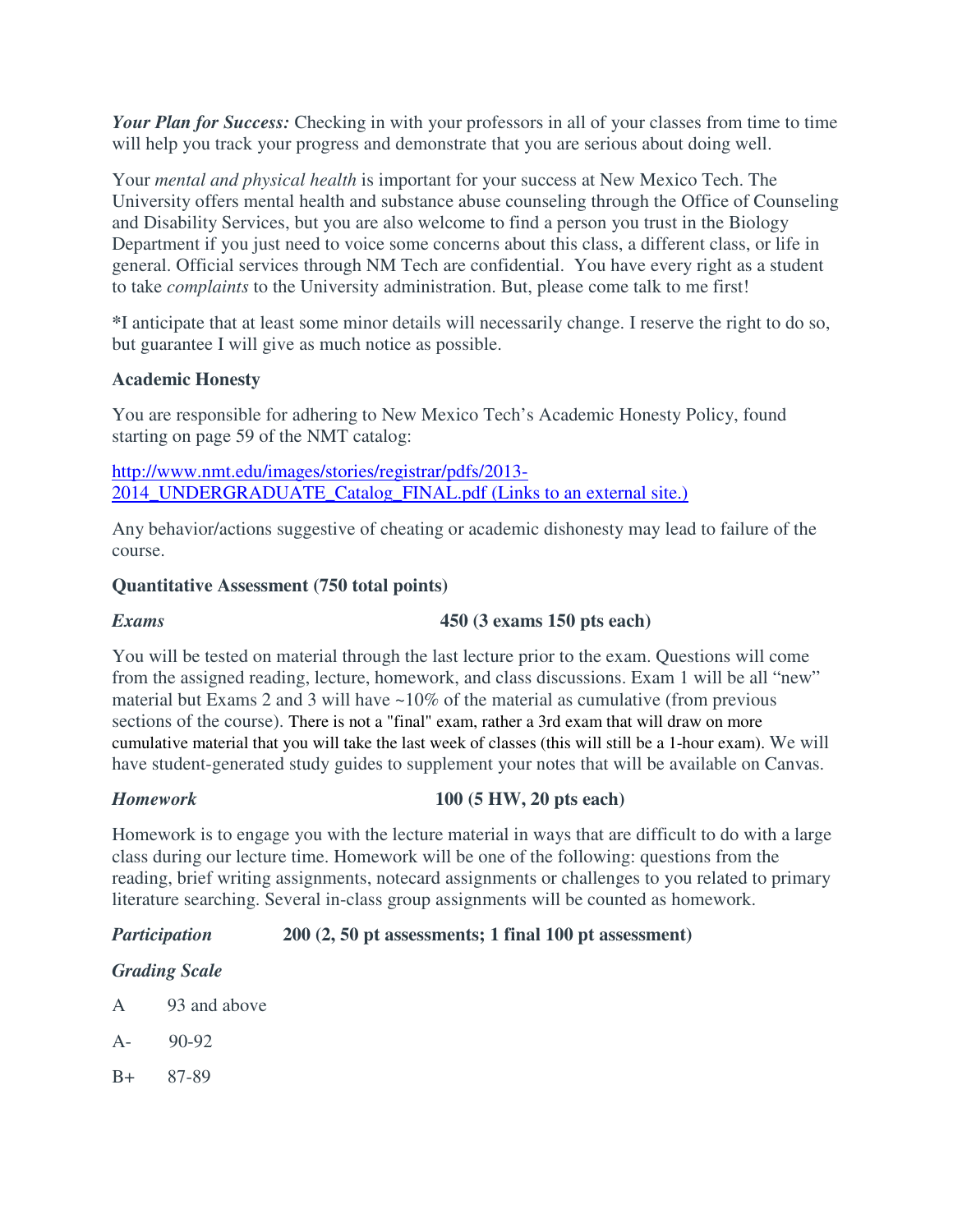| B                    | 83-86              |
|----------------------|--------------------|
| $B -$                | 80-82              |
| $C+$                 | 77-79              |
| $\overline{C}$       | 73-76              |
| $\mathsf{C}\text{-}$ | 70-72              |
| D                    | 60-69              |
|                      | $F = 59$ and lower |

# **Tentative** *Weekly* **Schedule**

| Week of                                                    | Topic(s)                                      | Assignments          | Exams            |
|------------------------------------------------------------|-----------------------------------------------|----------------------|------------------|
| <b>January 13</b>                                          | Intro to genetics &<br>evolution              |                      |                  |
| <b>January 20 (no</b><br>class Monday;<br><b>MLK Day</b> ) | Sexual selection,<br>evolutionary constraints | $HW 1$ (due Jan. 22) |                  |
| <b>January 27</b>                                          | Speciation, gene/genome<br>evolution          |                      |                  |
| <b>February 3</b>                                          | Are Humans Still<br>Evolving?                 |                      |                  |
| <b>February 10</b>                                         | Intro to molecular<br>genetics                | $HW 2$ (due Feb. 12) |                  |
| <b>February 17</b>                                         | Early Earth Evolution                         |                      | Exam I (Feb. 21) |
| <b>February 24</b>                                         | Intro to microbial<br>diversity               |                      |                  |
| <b>March 2</b>                                             | Microbes in the                               | $HW 3$ (due Mar. 4)  |                  |